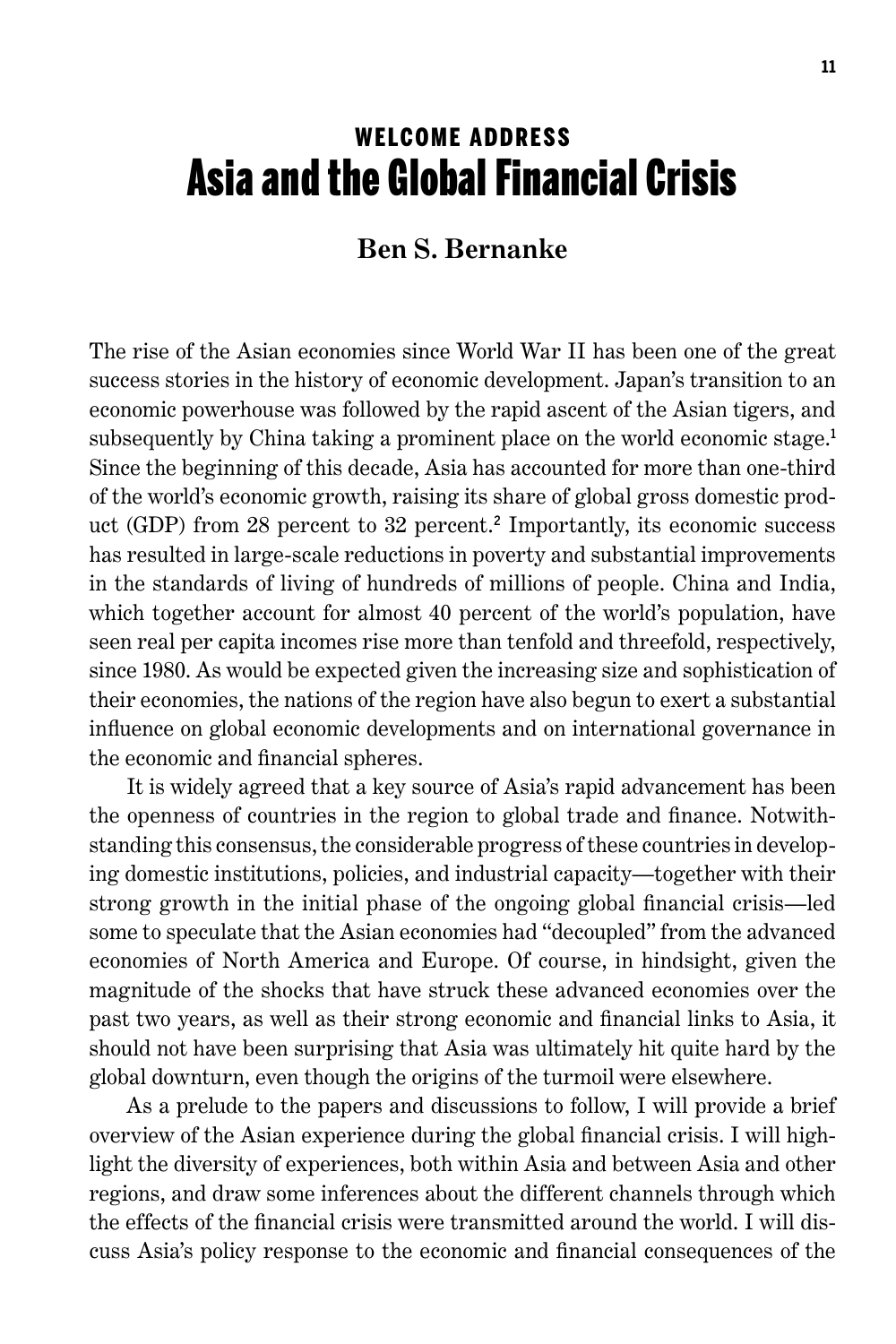crisis. Finally, I will focus on medium-term challenges. For both Asia and the United States, perhaps the greatest medium-term challenge is to achieve more balanced growth and, in the process, to further reduce global imbalances.

# Asia's Experience in the Crisis

During the years following the financial crisis of the late 1990s, many emerging market economies, in Asia and elsewhere, took advantage of relatively good global economic conditions to strengthen their economic and financial fundamentals; they improved their fiscal and external debt positions, built foreign exchange reserves, and reformed their banking sectors. Hence, at the onset of the financial turmoil in the summer of 2007, the Asian economies appeared wellpositioned to avoid its worst effects. Although global financial markets, including Asian markets, deteriorated sharply following the start of the crisis, Asia's recovered swiftly, with equity prices reaching new highs early in the fourth quarter of that year. Moreover, economic activity in the region continued to expand.

However, toward the end of 2007, at about the same time that the United States entered a recession, the headwinds facing the Asian economies appeared to strengthen. Asian equity markets began to fall again—they were to underperform global markets throughout much of 2008—and other signs of financial stress, such as widening credit spreads, appeared as well. By the second quarter of 2008, many of the region's economies were slowing, and growth in Hong Kong, Singapore, and Taiwan—small, open economies particularly sensitive to shifts in global conditions—had ground to a halt.

In September and October 2008, as you know, the global financial crisis intensified dramatically. Concerted international action prevented a global financial meltdown, but the effects of the crisis on asset prices, credit availability, and consumer and business confidence resulted in sharp declines in demand and production worldwide. Reflecting this worsening economic climate, Asian GDP growth slowed further in the second half of 2008. For the region as a whole, the economic contraction in the fourth quarter of 2008 was pronounced, with activity falling at an annual rate of nearly 7 percent.<sup>3</sup> The fourth-quarter declines were especially dramatic in Taiwan and Thailand (more than 20 percent at an annual rate) and in South Korea and Singapore (more than 15 percent at an annual rate). Among the major Asian economies, only those of China, India, and Indonesia did not contract during the crisis.

Early this year, with many of the Asian economies in freefall, a quick recovery seemed difficult to imagine, but recent data from the region suggest that a strong rebound is, in fact, under way. Although the regional economy continued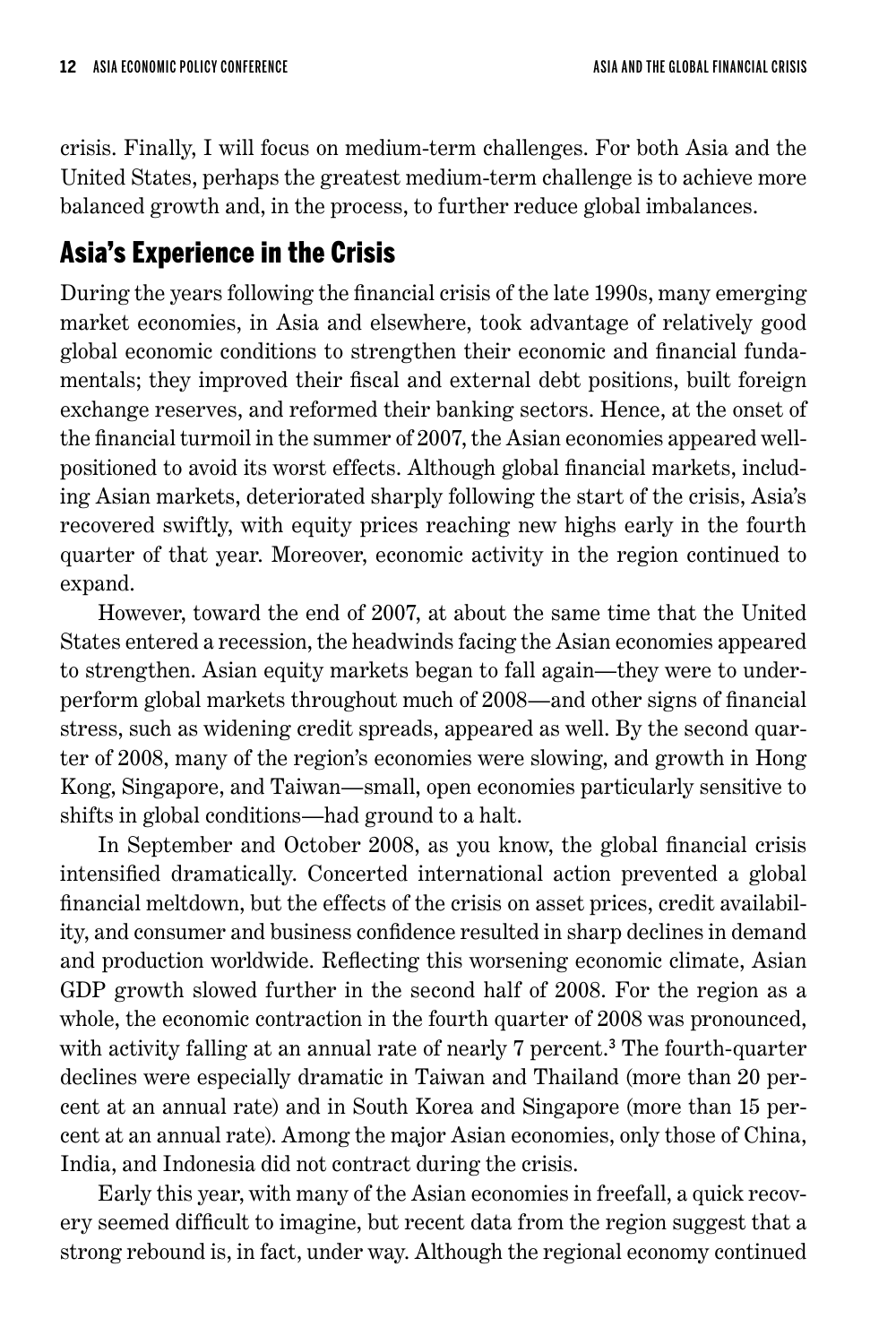to contract in the first months of 2009, it expanded at an impressive 9 percent annual rate in the second quarter, with annualized growth rates well into double digits in China, Hong Kong, Korea, Malaysia, Singapore, and Taiwan. 4 At this point, while risks to the economic outlook certainly remain, Asia appears to be leading the global recovery.

# Diversity of Experiences

This brief review of Asia's experience during the crisis raises a number of important questions: Through what channels were the effects of the financial crisis transmitted across the globe? In particular, why was Asia, whose financial systems largely escaped the serious credit problems that erupted in the United States and Europe, hit so hard by the global recession? What enabled the Asian economies to bounce back so sharply more recently? And why did some countries—around the world and within Asia—suffer much deeper contractions than others? Some light can be shed on these questions by examining the diversity of experiences among both Asian and non-Asian economies during the downturn.

#### Transmission Channels: Trade and Finance

The crisis that began in the West affected Asia through various transmission channels, whose relative importance depended in some degree on the particular characteristics of each economy. However, for virtually all of the Asian economies, international trade appears to have been a critical channel. Exhibit 1 shows the course of global merchandise exports since the beginning of this decade. As the exhibit shows, after a period of strong growth, international trade plunged about 20 percent in real terms from its pre-crisis peak to its trough in early 2009 (the dashed line), and about 35 percent in U.S. dollar terms (the solid line). 5 The trade-dependent economies of Asia could certainly not be immune to the effects of such a decline.

Why did global trade fall so abruptly? The severe recession in the advanced economies greatly restrained aggregate spending, including spending on imports, but the decline in international trade appears surprisingly large even when the depth of the recession in the advanced countries is taken into account. One possible explanation for the outsized decline in trade volumes lies in the extreme uncertainty that prevailed in the darkest months of the crisis. Consumers and businesses knew last fall that economic conditions were poor, but, in light of the severity and the global nature of the financial crisis, many feared outcomes that might be much worse. Perhaps to a greater extent than they might have otherwise, households and firms put off purchases of big-ticket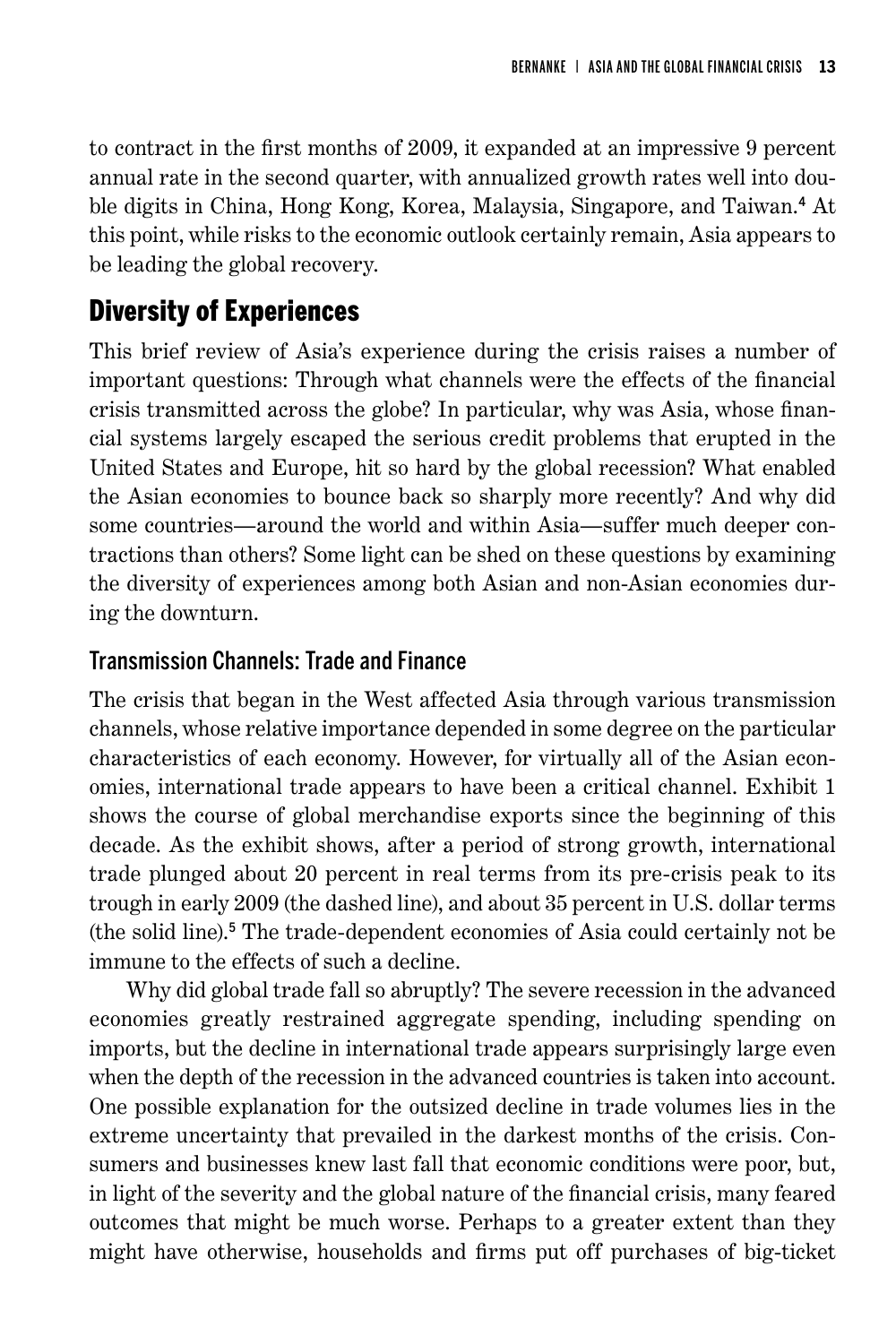

\*The nominal data are the sum of the total merchandise exports of 44 economics, including the United States, expressed in U.S. dollars.

\*\*The real data are calculated by deflating dollar-value nominal exports by export price indexes constructed from local-currency deflators drawn from country sources and dollar exchange rates. Source: CEIC, Haver, and staff estimates.

items, such as consumer durables and investment goods. Durable goods figure prominently in trade and manufacturing, so these sectors may have been particularly vulnerable to the elevated uncertainty and weakened confidence that prevailed during the height of the crisis.

Credit conditions also likely affected the volume of trade, through several channels. The turmoil in credit markets doubtless exacerbated the sharp decline in demand for durable goods, and thus in trade volumes, as purchases of durable goods typically involve some extension of credit. Manufacturing production, a major component of trade flows, may have been cut back more sharply than would otherwise have been the case as producers, concerned about credit availability, attempted to preserve working capital. Finally, although it is difficult to assess the size of the effect, problems in obtaining trade finance may have also impeded trade for a time.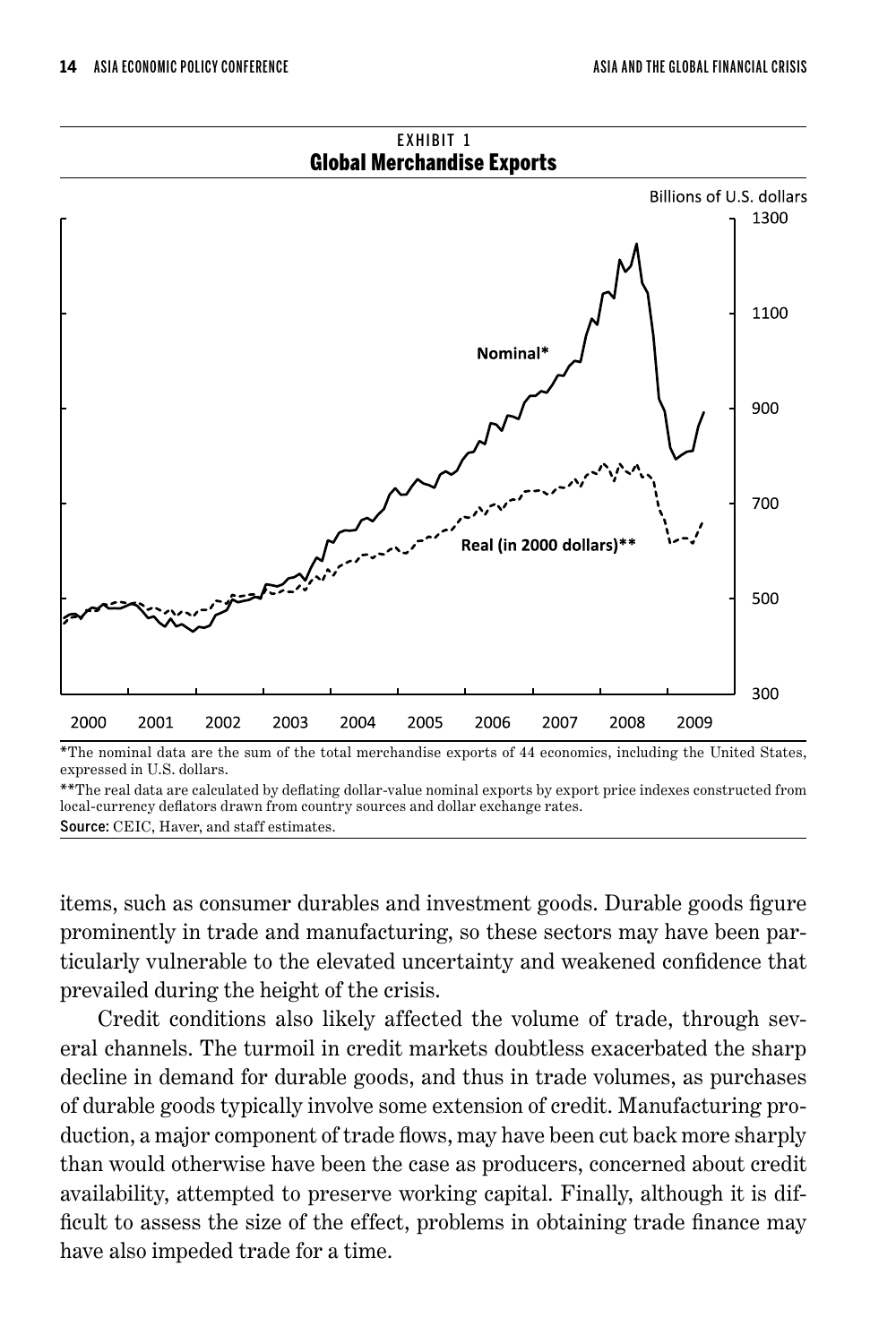With trade falling sharply around the world, economies particularly dependent on trade were hit especially hard. Exhibit 2 illustrates this point for a group of Asian and non-Asian economies. The vertical axis of the figure shows real GDP growth, measured relative to trend, during the most severe stage of the downturn, and the horizontal axis shows a measure of openness to trade. 6 Combinations of growth and openness observed in various economies are indicated by gray squares for a number of Asian countries and by black dots for several non-Asian countries. The exhibit shows that countries most open to trade (those located further to the right in the figure) suffered, on average, the greatest declines in growth relative to trend. The most extreme cases are Hong Kong and Singapore, shown to the far right; the economies of Korea, Taiwan,



\*Growth relative to trend is the percentage point difference between the realized rate of growth during 2008:Q4 and 2009:Q1, measured at an annual rate, and trend growth. Trend growth is the average annualized growth rate during 2006 and 2007 of smoother gross domestic product (GDP) using the Hodrick-Prescott filter. \*\*(Exports+Imports)/GDP in 2007.

Source: CEIC, Haver, and staff estimates.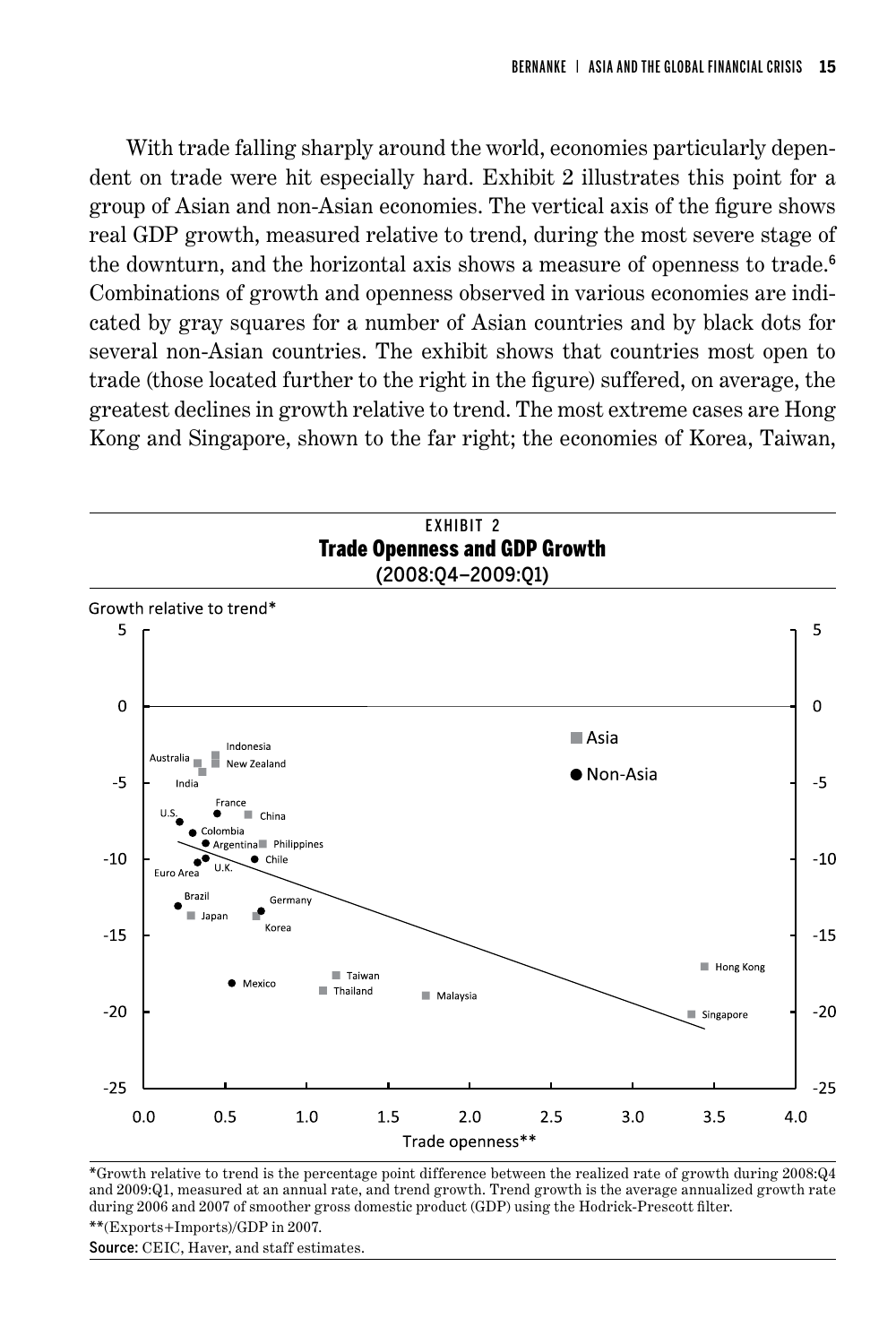Thailand, and Malaysia, which are also very open, suffered significant growth deficits as well.

Indeed, the GDP contractions in some Asian economies during that period rivaled those during the Asian financial crisis of the late 1990s. Relative to precrisis trend, the six Asian economies just mentioned plus Japan experienced declines in real GDP growth of about 13 to 20 percentage points at an annual rate during the last quarter of 2008 and the first quarter of 2009. Growth fell somewhat less severely in the Philippines and only moderately in Australia and New Zealand. As noted earlier, real GDP growth remained positive throughout the crisis in China, India, and Indonesia, but, as Exhibit 2 shows, even those fast-growing economies experienced noticeable declines in growth relative to their earlier trends. The exhibit shows that a similar relationship between growth and openness to trade holds for non-Asian countries; for example, more trade-dependent nations like Germany saw sharper declines in output during the crisis than other less-open economies.

Variations across countries in trade openness do not fully explain the diversity of growth experiences during the downturn, suggesting that other factors were also at work. Notably, although financial institutions in emerging market economies were not, for the most part, directly affected by the collapse of the market for structured credit products and other asset-backed securities, financial stress nevertheless affected these countries. As international investors' appetite for risk evaporated, the flow of capital shifted away from countries that had historically been viewed as more vulnerable, including some emerging Asian and Latin American economies, even though many of these countries appeared to be much better positioned to weather an economic crisis than in the past. Moreover, regardless of perceived risks, financial institutions pulled money from risky assets in advanced and emerging markets alike in an effort to strengthen their balance sheets.

Following the reversal in capital flows engendered by the crisis, strains in banking appeared across Asia, leading to severe credit tightening in some countries. Fears of counterparty risk disrupted interbank lending in many countries, intensifying already existing funding difficulties. The drying up of the wholesale funding market hurt Korea's banking system in particular; prior to the crisis, it had accounted for about one-third of Korean bank funding. In Japan, some banks' exposures to equity markets damaged their capital positions. With Asian banks experiencing dollar funding pressures similar to those arising elsewhere in the world, the Federal Reserve established 5 of its 14 liquidity swap lines with central banks in the region: Australia, Japan, Korea, New Zealand, and Singapore. The reversal in capital flows also caused rapid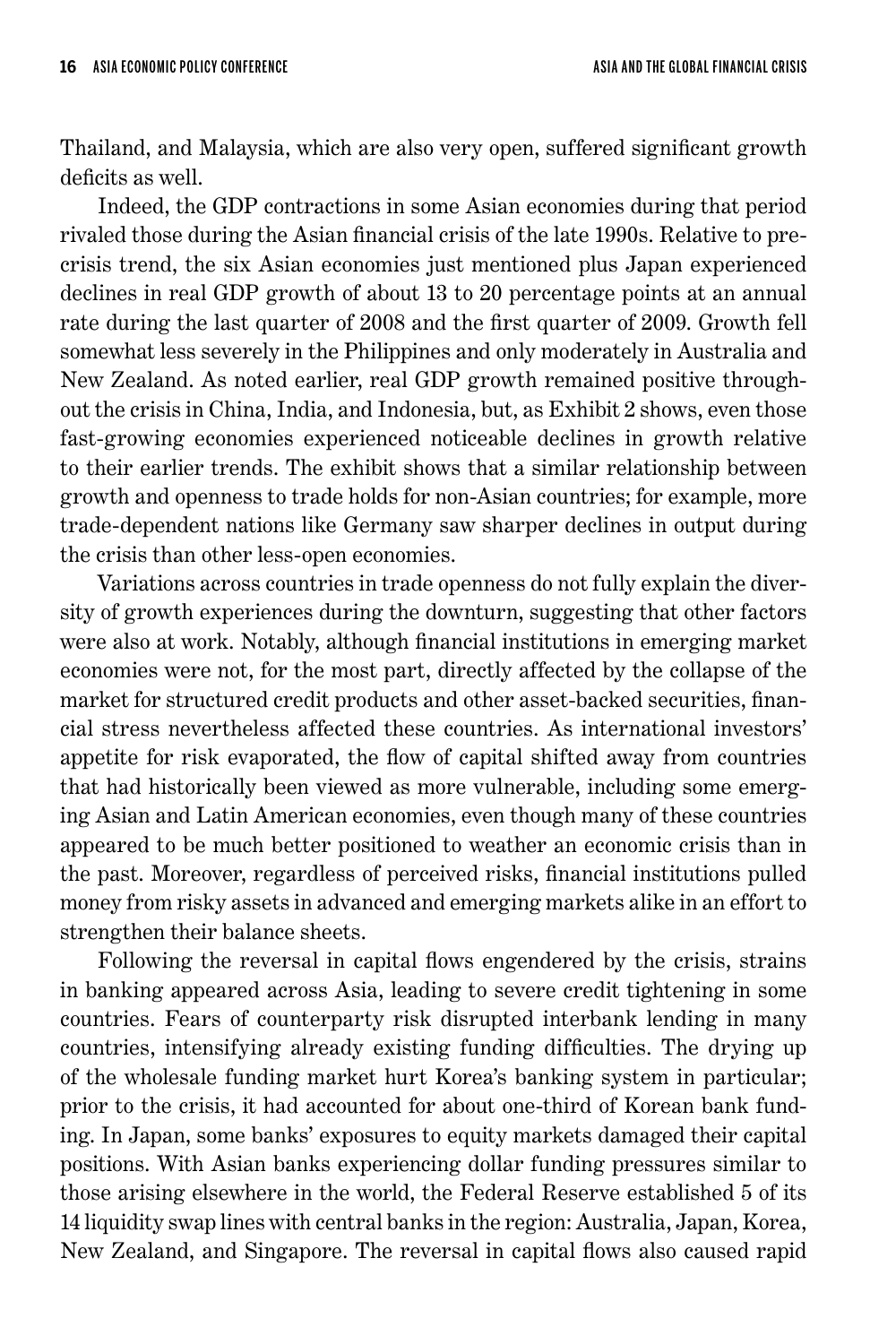exchange rate depreciation in some countries, particularly Korea, Indonesia, and Malaysia. The Korean won depreciated 40 percent against the dollar from the beginning of 2008 through its trough in March of this year, and it has only partially recovered. Over the same period, the Indonesian rupiah fell 22 percent against the dollar.

Exhibit 3 shows the relationship between rates of GDP growth during the downturn, relative to trend, and financial openness, as measured by the sum of each country's international assets and liabilities relative to its GDP. 7 The exhibit shows that, for both Asian and non-Asian economies, financial openness was associated with greater declines in output, though the linkage appears somewhat less tight than that for trade.<sup>8</sup> Again, the most extreme cases are



\*Growth relative to trend is the percentage point difference between the realized rate of growth during 2008:Q4 and 2009:Q1, measured at an annual rate, and trend growth. Trend growth is the average annualized growth rate during 2006 and 2007 of smoother gross domestic product (GDP) using the Hodrick-Prescott filter.

\*\*(International Assets+Liabilities)/GDP in 2007.

Source: CEIC, Haver, and staff estimates. International investment position data are from Haver and the U.S. Bureau of Economic Analysis.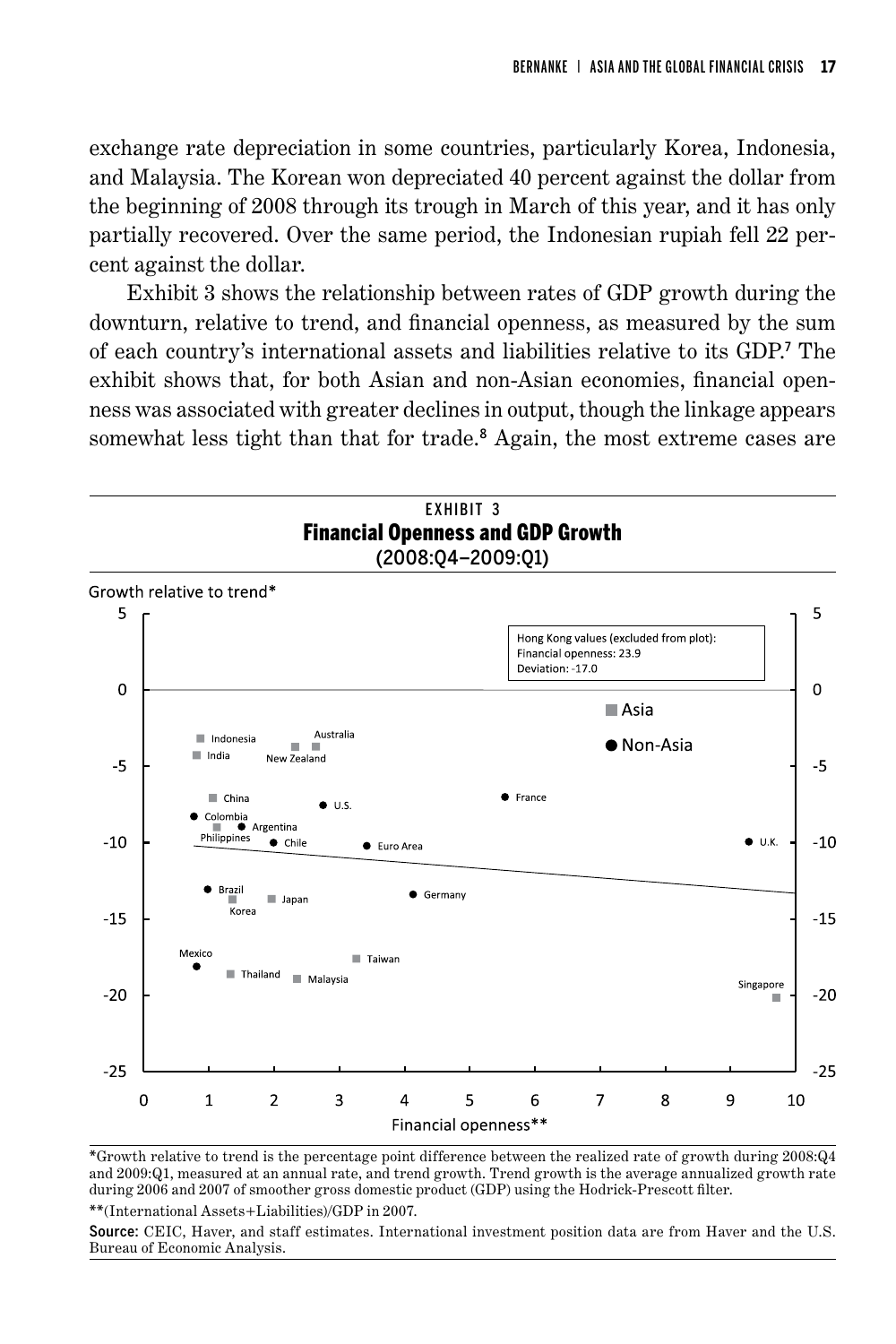Singapore and especially Hong Kong (which is not shown, as it is more than twice as open as even Singapore). Taiwan is another example of a financially open Asian economy that experienced a particularly severe downturn. By the same token, China, India, and Indonesia, the three Asian countries in which output expanded throughout the crisis, are among the least financially open.

Trade and financial channels influenced other emerging markets as well, such as those in Latin America and Eastern Europe. Many of these economies also contracted sharply, but thus far they have recovered more slowly than economies in Asia. In the case of Latin America, closer links to the U.S. economy (especially in the case of Mexico) and greater dependence on commodity exports (whose prices declined during the most intense phase of the crisis) were additional sources of weakness. In Eastern Europe, preexisting macroeconomic imbalances and structural weaknesses likely magnified the effects of the adverse global shocks.

It is important not to take the wrong lesson from the finding that more open economies were more severely affected by the global recession. Although tighter integration with the global economy naturally increases vulnerability to global economic shocks, considerable evidence suggests that openness also promotes stronger economic growth over the longer term. Protectionism and the erecting of barriers to capital flows should thus be strongly resisted. Instead, as I will discuss, striking a reasonable balance between trade and growth in domestic demand is the best strategy for driving economic expansion.

#### Policy Responses

By and large, countries in Asia came into the crisis with fairly strong macroeconomic fundamentals, including low inflation and favorable fiscal and current account positions. Good fundamentals, in turn, provided scope for strong policy responses in many countries. China, Japan, Korea, and Singapore were among those employing relatively aggressive policy strategies; in particular, China undertook a sizable fiscal program, supplemented by accommodative monetary and bank lending policies. The stimulus packages in China and elsewhere have lifted domestic demand throughout the region, boosting intraregional trade.

Not all Asian nations responded so aggressively to the crisis. Some countries with weaker fiscal positions no doubt felt constrained in the extent of fiscal stimulus they provided. Similarly, monetary policies were likely influenced by differences in inflation performance. On the one hand, countries experiencing low inflation or deflation, such as China, Japan, and Thailand, were able to implement expansionary monetary policies without concerns about increasing inflationary pressures. Indeed, Japan used unconventional monetary easing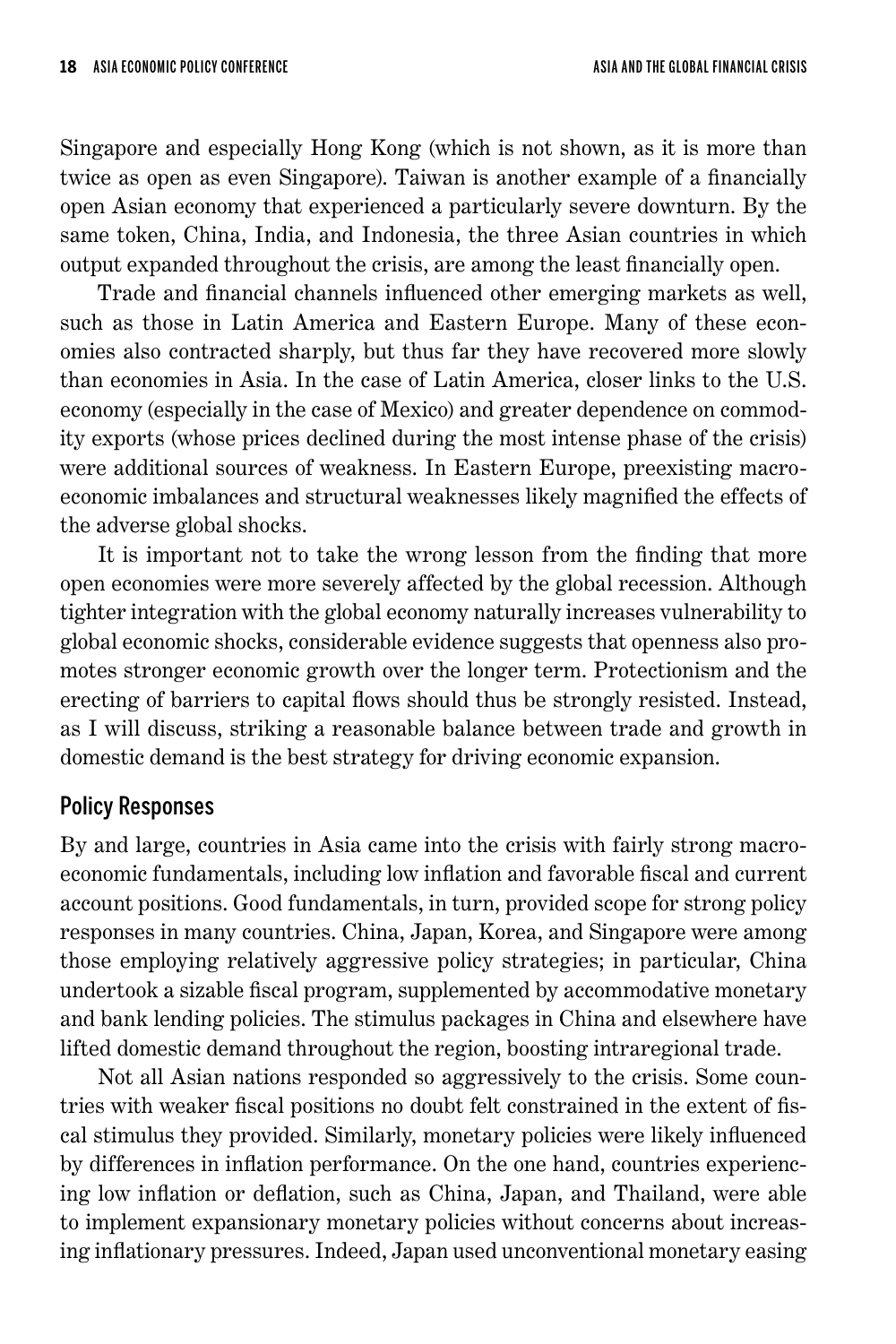in part to avoid deeper deflation. On the other hand, inflation concerns were more pressing for Indonesia, the Philippines, and Korea, with the result that their monetary policy responses may have been more muted than would otherwise have been the case. The national variation in policy responses likely also reflected differences in the severity of the crisis across countries.

Generally speaking, the Asian response to the crisis appears thus far to have been effective. Importantly, as I have suggested, the Asian recovery to date has been in significant part the result of growth in domestic demand, supported by fiscal and monetary policies, rather than of growth in demand from trading partners outside the region. To illustrate the point, for each of the countries in the region, Exhibit 4 shows industrial production (black bars) and exports (gray bars) measured relative to the pre-crisis peak.<sup>9</sup> You can see that the black bars are generally taller than the gray bars, indicating that, except for New Zealand and Hong Kong, industrial production has rebounded by more than exports. Indeed, industrial production in China, India, and Indonesia has



Source: CEIC, Haver, and staff estimates.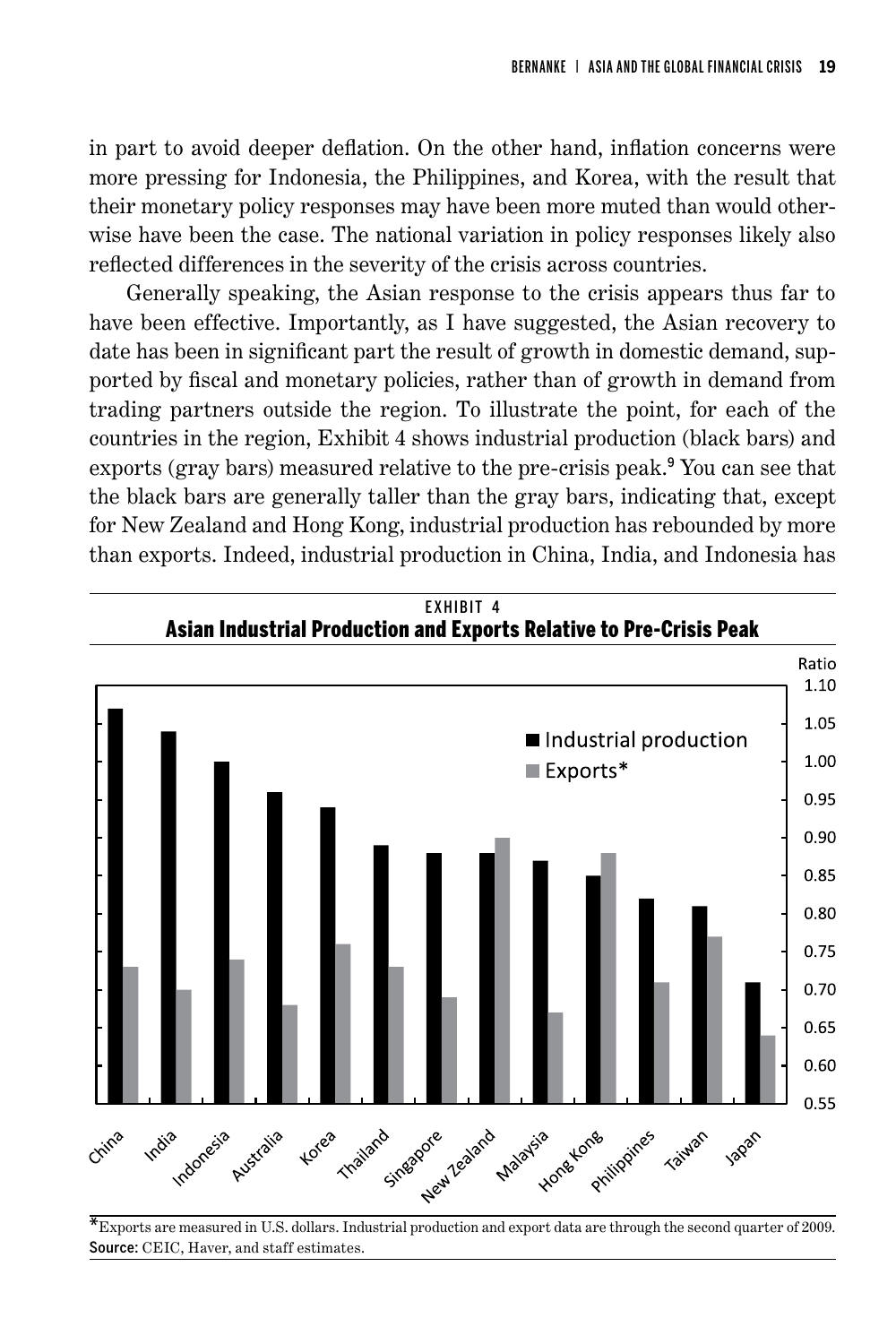already reached new highs, and it is within about 5 percent of its previous peak in Australia and Korea. We would expect to see this pattern if growth in domestic demand, rather than growth in exports, was the predominant driver of increases in domestic production. <sup>10</sup> The revival of demand in Asia has, in turn, aided global economic growth.

Despite the initial successes of Asian economic policies, risks remain. As in the advanced economies, unwinding the stimulative policies introduced during the crisis will require careful judgment. Policymakers will have to balance the risks of withdrawing policy support too early, which might cut short a nascent recovery, against the risks of leaving expansionary policies in place for too long, which could overheat the economy or worsen longer-term fiscal imbalances. In Asia, as in the rest of the world, the provision of adequate short-term stimulus must not be allowed to detract from longer-term goals, such as the amelioration of excessive global imbalances or ongoing structural reforms to increase productivity and support balanced and sustainable growth.

### Lessons from Crises and Medium-Term Challenges

For now, Asian countries look to be weathering the current storm. In part, their successful responses reflect the lessons learned during the Asian financial crisis of the 1990s, including the need for sound macroeconomic fundamentals.

One crucial lesson from both that crisis and the recent one is that financial institutions must be carefully regulated, transparent, and sufficiently well capitalized and liquid to withstand large shocks. In part because of the reforms put in place after the crisis of the 1990s, along with improved macroeconomic policies, Asian banking systems were better positioned to handle the more recent turmoil. With the increased prominence of the Group of Twenty (G-20) as a forum for discussing the global responses to the crisis, emerging market economies, including those in Asia, will play a larger role in the remaking of the international financial system and financial regulation.

Another set of lessons that Asian economies took from the crisis of the 1990s may be more problematic. Because strong export markets helped Asia recover from that crisis, and because many countries in the region were badly hurt by sharp reversals in capital flows, the crisis strengthened Asia's commitment to export-led growth, backed up with large current account surpluses and mounting foreign exchange reserves. In many respects, that model has served Asia well, contributing to the rapid growth rates in the region over the past decade. In fact, it bears repeating that evidence from the world over shows trade openness to be an important source of economic growth. However, too great a reliance on external demand can also pose problems. In particular, trade surpluses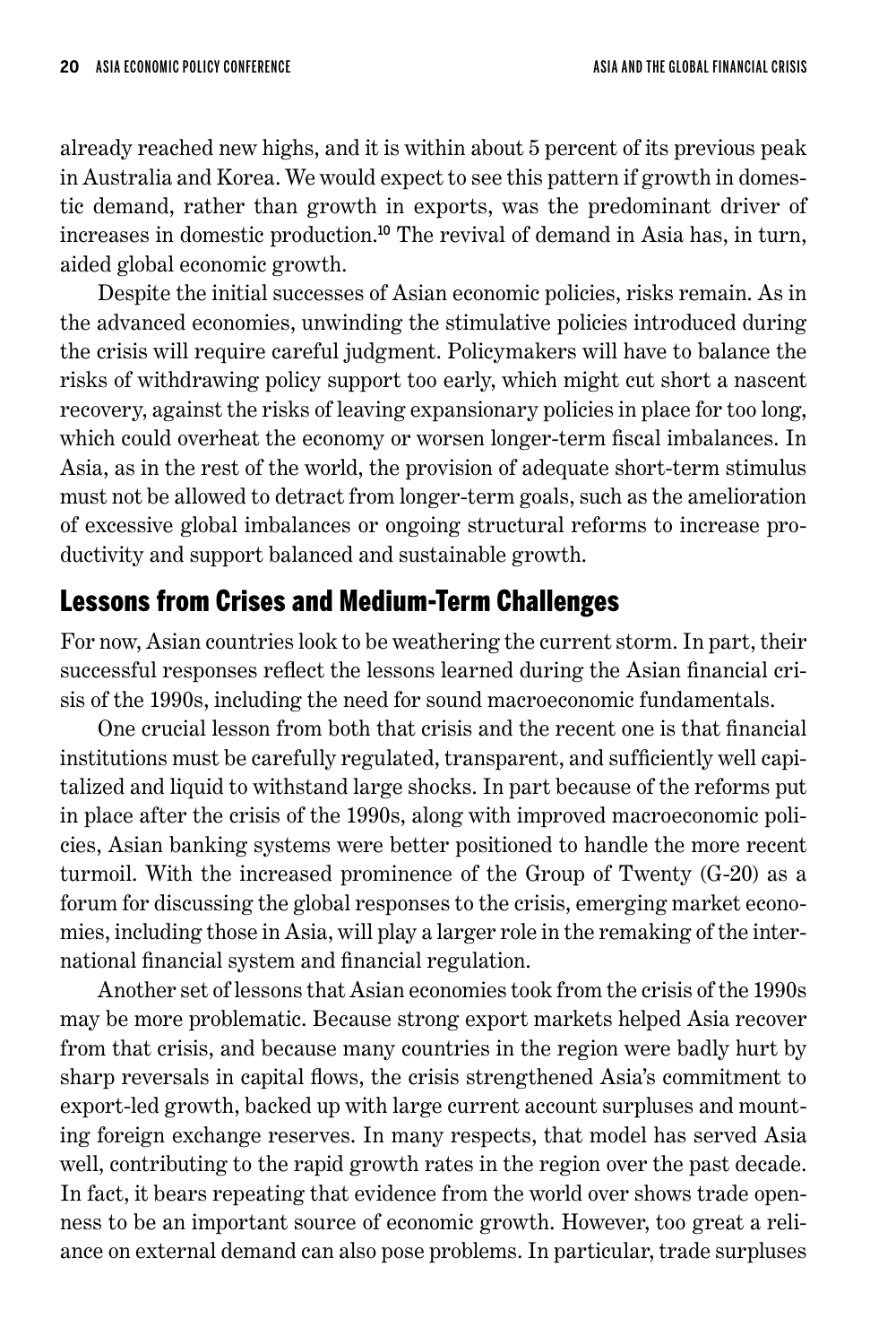achieved through policies that artificially enhance incentives for domestic saving and the production of export goods distort the mix of domestic industries and the allocation of resources, resulting in an economy that is less able to meet the needs of its own citizens in the longer term.

To achieve more balanced and durable economic growth and to reduce the risks of financial instability, we must avoid ever-increasing and unsustainable imbalances in trade and capital flows. External imbalances have already narrowed substantially as a consequence of the crisis, as reduced income and wealth and tighter credit have led households in the United States and other advanced industrial countries to save more and spend less, including on imported goods. Together with lower oil prices and reduced business investment, these changes in behavior have lowered the U.S. current account deficit from about 5 percent of GDP in 2008 to less than 3 percent in the second quarter of this year. Reflecting in part reduced import demand from the United States, China's current account surplus fell from about 10 percent of GDP in the first half of 2008 to about 6½ percent of GDP in the first half of this year.

As the global economy recovers and trade volumes rebound, however, global imbalances may reassert themselves. As national leaders have emphasized in recent meetings of the G-20, policymakers around the world must guard against such an outcome. We understand, at least in principle, how to do this. The United States must increase its national saving rate. Although we should deploy, as best we can, tools to increase private saving, the most effective way to accomplish this goal is by establishing a sustainable fiscal trajectory, anchored by a clear commitment to substantially reduce federal deficits over time. For their part, to achieve balanced and sustainable growth, the authorities in surplus countries, including most Asian economies, must act to narrow the gap between saving and investment and to raise domestic demand. In large part, such actions should focus on boosting consumption. Admittedly, just as increasing private saving in the United States is challenging, promoting consumption in a high-saving country is not necessarily straightforward. One potentially effective strategy is to reduce households' precautionary motive for saving by strengthening pension systems and increasing government spending on health care and education. Of course, such measures are likely to improve welfare and productivity as well as to contribute to more balanced, robust, and sustainable economic growth.

### Conclusion

The United States has benefited significantly from Asia's rapid development and integration into the global economy, and the payoffs to the Asian economies